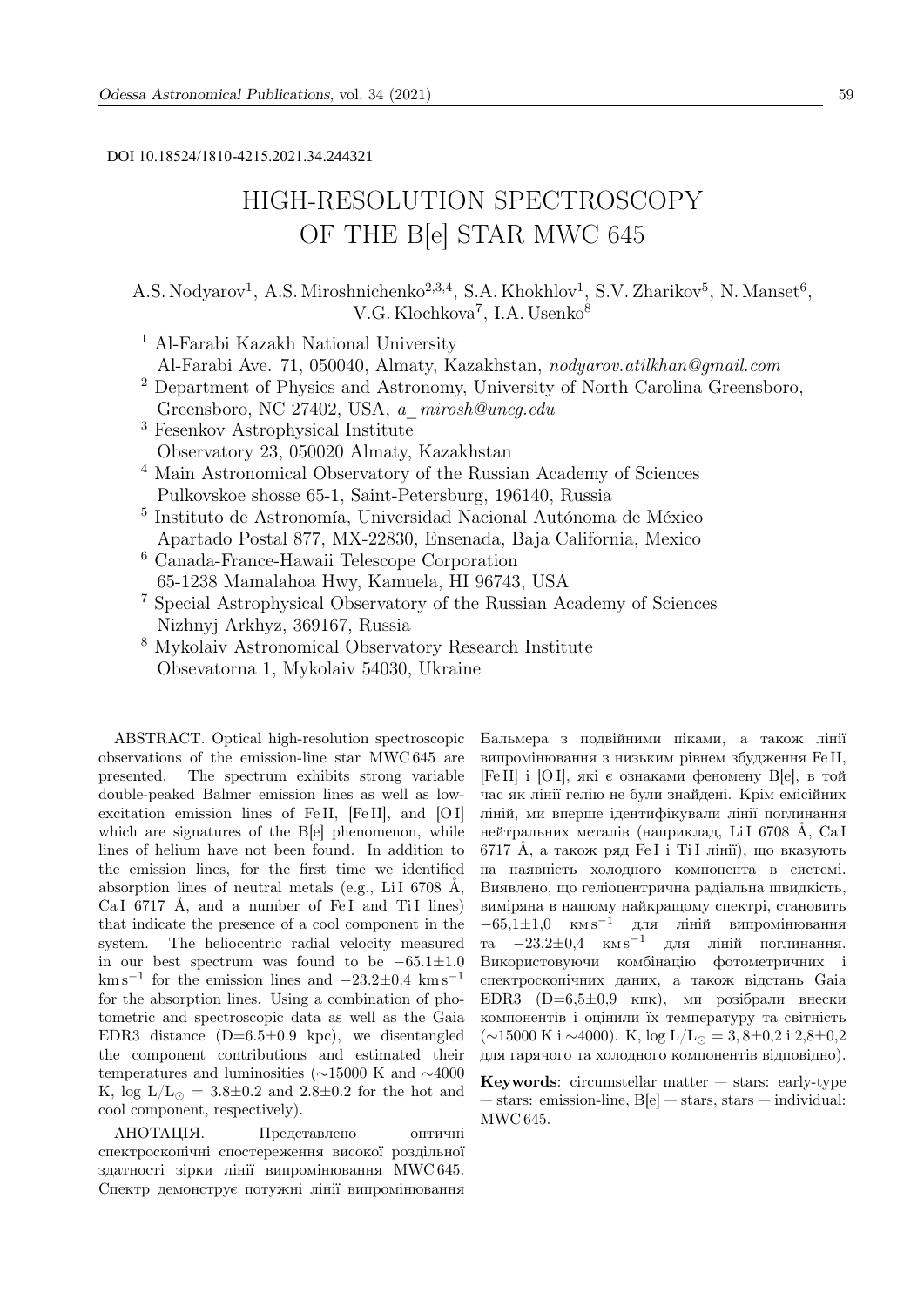## 1. Introduction

The class of B[e]-type stars was introduced by Allen & Swings (1976) and first systematically analyzed Lamers et al. (1998), who suggested to call them objects with the B[e] phenomenon. This class is characterized by the presence of strong Balmer emission lines, narrow permitted and forbidden low-excitation emission lines of Fe II, [Fe II], N II and [O I], and in particular a strong near- to mid-IR excess due to radiation of circumstellar dust in the spectra of B–type stars. These properties are observed in stars with a wide range of masses and evolutionary states. Despite a strong progress in understanding of these complex objects, nature of many of them was not revealed that prompted Miroshnichenko (2007) to introduce a subgroup named FS CMa type objects and suggest that they are binary systems at a post mass-exchange evolutionary stage.

MWC 645 is one of the original objects selected by Allen & Swings (1976) which has not been closely studied. Swings & Allen (1973) studied the blue spectral region of MWC 645 using 20 Å mm<sup>-1</sup> coudé spectra taken in 1971. They found that all strong emission lines of Fe II and [Fe II] had double-peaked profiles with a radial velocity (RV) of 150 km s<sup>-1</sup> separation between a stronger red and a weaker blue peak. The profiles of  $H\gamma$  and  $H\delta$  exhibited three components. Swings & Allen (1973) compared the spectrum with that of  $\eta$  Car and found similar low-excitation emission lines, while MWC 645 exhibited almost no emission lines of high excitation. Low-resolution spectra were investigated by Swings & Andrillat (1981). Medium resolution spectra were studied by Jaschek et al.(1996), who found a heliocentric RV of the emission lines to be −76 km s<sup>−</sup><sup>1</sup> . In this paper we report the results of high-resolution spectroscopy of MWC 645 aimed at determining its fundamental parameters and concluding on its nature and evolutionary status.

## 2. Observations

The spectroscopic observations of the MWC 645 were obtained at the 2.7 m Harlan J. Smith telescope of the McDonald Observatory (Texas, USA, spectral resolving power  $R = 60,000$  with the Tull coudé spectrograph TS2 (Tull et al., 1995), 2.1 m telescope of the Observatorio Astronomico Nacional San Pedro Martir (OAN SPM, Baja California, Mexico,  $R = 18,000$ ) with a REOSC spectrograph, 6 m telescope of the Special Astrophysical Observatory of the Russian Academy of Sciences (SAO RAS, Nizhnij Arkhyz, Russia,  $R =$  $60,000$ ) with the NES  $\acute{e}$ chelle spectrograph (Panchuk et al., 2017), and the 3.6 m Canada-France-Hawaii Telescope (CFHT, Mauna Kea, HI, USA,  $R = 65,000$ ) with the ESPaDOnS spectropolarimeter (Manset & Donati, 2003). The spectra were reduced with the  $echelle/slit$ package in IRAF program except for the CFHT data, which were reduced with the Upena and Libre-ESpRIT software packages (Donati et al., 1997). A total of 13 high-resolution spectra were taken between 2004 and 2016.

## 3. Spectral analysis

The optical spectrum of MWC 645 exhibits emission and weak absorption lines including diffuse interstellar bands (DIBs). The strong permitted and forbidden emission lines in the spectrum of MWC 645 are represented by hydrogen (Balmer and Paschen series), Fe II, Cr II, Ti II, Ca II, O I, [Fe II], and [O I]. RVs of both the emission and absorption lines were determined by fitting the line profiles to a Gaussian. The spectral lines were identified using a catalog by Coluzzi (1999) and the equivalent widths (EW) were measured by integration in the continuum normalized spectra.

Figure 1 shows strong variations of the  $H\alpha$  line profile in the spectrum of MWC 645. It contains a very intense wide blue and a narrow red peak that have a RV of  $-232.5\pm5.6$  km s<sup>-1</sup> and  $-17.8\pm3.4$  km s<sup>-1</sup>, respectively. RVs of some emission lines are shown in Table 1, which lists RVs of Fe II(42) 4923.90 Å, Fe II(42) 5018.43 Å, Fe II(49) 5197.57 Å, [Fe II](19) 5333.65 Å, Na I(1) 5889.95 Å and 5895.92 Å, [O I](1) 6300.23 Å and 6363.88 Å lines. A region of a high-resolution spectrum with some emission lines is shown in Fig. 2. The average RV was found to be  $-65.1 \pm 1$  km s<sup>-1</sup> for the emission lines, and  $-23.2 \pm 0.4$  km s<sup>-1</sup> for the absorption lines.

The absorption lines include such DIBs as 5780, 5796, 6613 Å and the lines of Na I at 5889 and 5895 A. Using a relationship between the EW of the DIB at 5780 Å and the color-excess  $E(B - V)$  from Herbig (1993), we estimated an interstellar extinction of  $A_V = 3.1 \times E(B-V) \approx 2.9$  mag. Due to the presence of strong emission lines and a circumstellar free-free and bound-free continuum, it was difficult to detect absorption lines and determine their parameters. Nevertheless, some absorption lines were detected for the first time. In order to identify them, we used an optical spectrum of the B[e] type binary system MWC 623, which contains a hot and a cool component (Zickgraf 2001), for comparison. The spectra of MWC 645 and MWC 623 shown in Fig. 3 were obtained at CFHT in 2008 and 2015, respectively.

The absorption lines of the stars MWC 645 and MWC 623 were compared with models calculated with the code **SPECTRUM** by Gray & Corbally (1994). Comparing these spectra, we identified lines of neutral metals (Li I, Ca I, Fe I, Ti I, etc.) that are characteristic of a cool component (see Fig. 3). From the emission-line content in the spectrum of MWC 645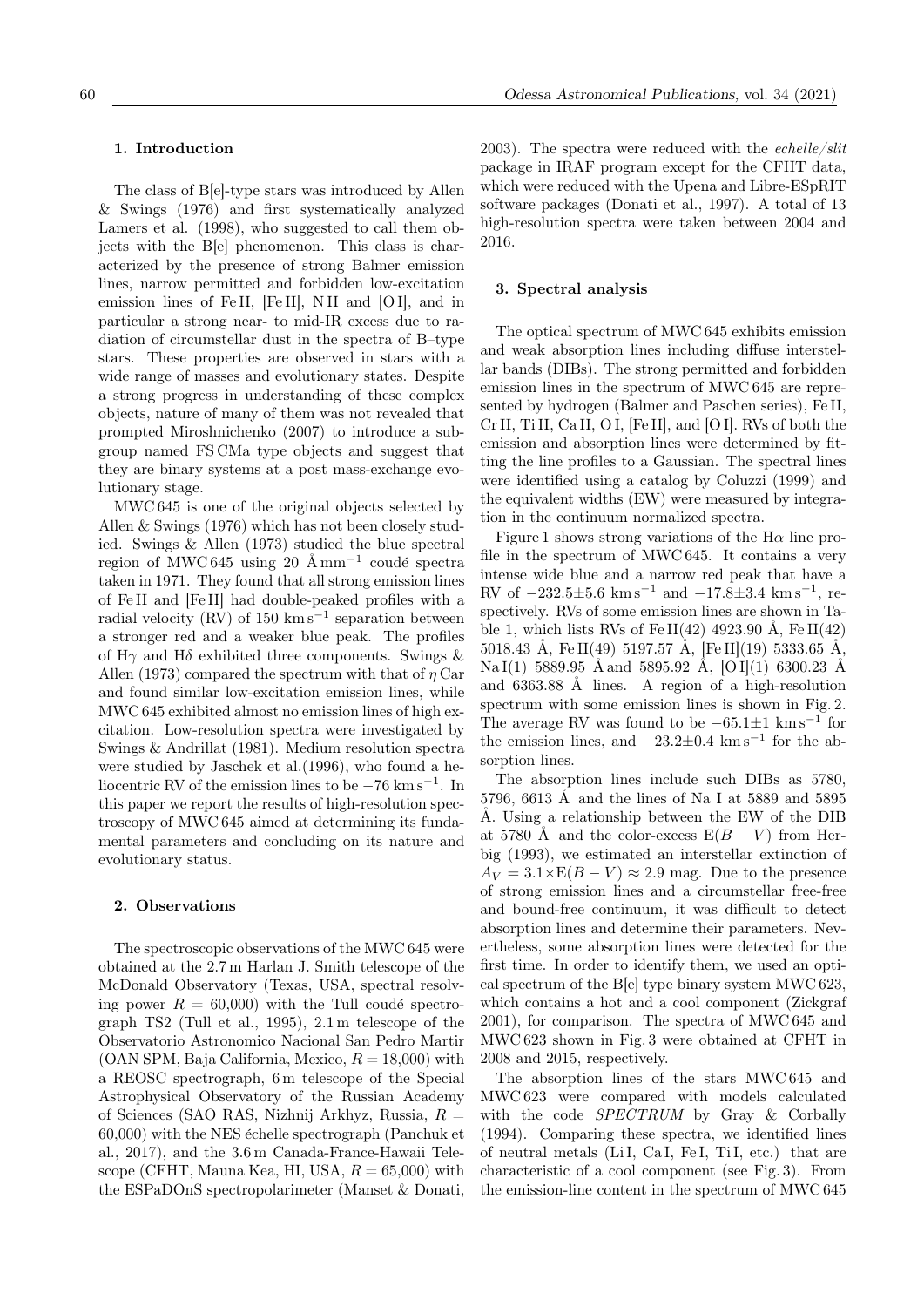

Figure 1: Variations of the H $\alpha$  line in the spectrum of MWC 645. Horizontal dotted lines show the continuum level across the line profiles, and vertical dotted lines show the laboratory position of the  $H\alpha$  line. The intensities are normalized to the local continuum and shown in units of hundreds, and RVs are shown in  $km s^{-1}$ .



Figure 2: Part of a high-resolution CFHT spectrum of MWC 645 ( $R = 65,000$ ). The intensity is normalized to the continuum, the wavelength scale is heliocentric.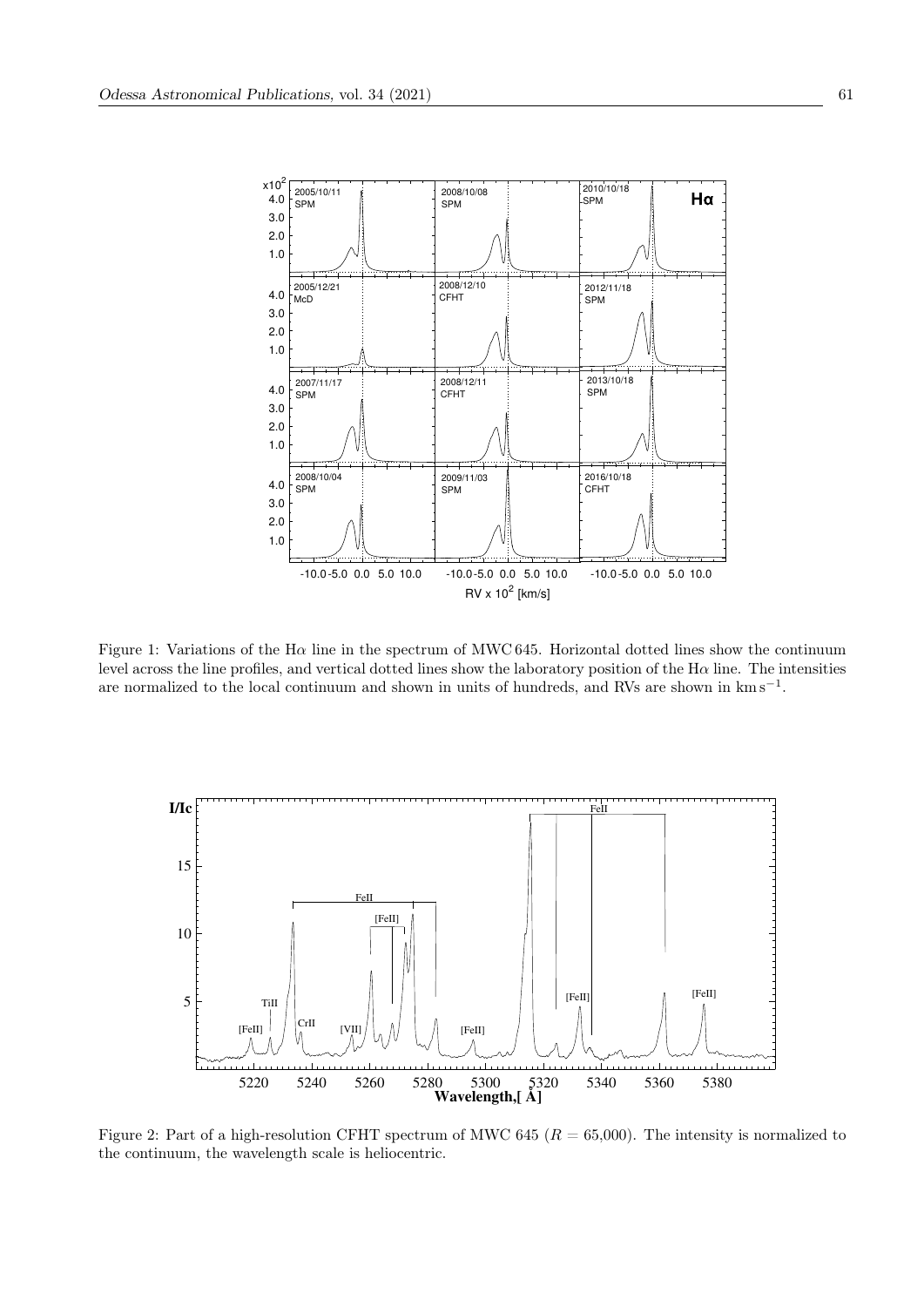

Figure 3: Comparison of absorption lines of the stars MWC 645 and MWC 623 with a model calculated with the code SPECTRUM by Gray & Corbally (1994). Identified absorption lines are marked with the element ID, ionization state, and multiplet number.

we suggest that an effective temperature of the hot component is  $T_{\text{eff}} = 15000$  K. From the line profiles, we estimated a rotational velocity is  $v \sin i =150$ km s<sup>−</sup><sup>1</sup> for the hot component. Parameters of the cool component ( $T_{\text{eff}}$  = 4000 K and  $v \sin i = 20 \text{ km s}^{-1}$ ) were estimated from the detected absorption lines and their widths.

### 3.1. Spectral Energy Distribution

The spectral energy distribution (SED) data of MWC 645 were taken from different sources, which included both ground- and space-based photometric data. The SED part in the optical spectral region was modeled with as a sum of a hot and a cool star model atmospheres taken from Kurucz (1994) with effective temperatures of T<sub>eff</sub> = 15000 K and T<sub>eff</sub> = 4000 K, respectively (see Fig. 4). The best fit was found for 10% contribution of the cool component and 90% contribution of the hot component. The object's SED in the IR region shows hints for an emission peak at 10 microns and another broad peak at 18 microns which indicate the presence of an optically-thin dusty shell that mainly consists of silicate particles.

### 4. Conclusions

Figure 5 shows a Hertzsprung-Russell diagram with positions of some FS CMa objects and the components of the MWC 645 system. The luminosity of the system components was calculated using the GAIA EDR3 distance  $(D = 6.5 \pm 0.9 \text{ kpc}$ , Bailer-Jones et al.



Figure 4: Spectral Energy Distribution of MWC 645 corrected for the interstellar reddening. Symbols: filled circles - optical photometry, open circles - near-IR photometry (JHKL), squares - WISE data, pluses - MSX data, crosses - AKARI data, and filled triangles - IRAS data. The model atmospheres from Kurucz (1994) for the system components are shown by the blue and red solid lines, while the sum of the two models is shown by the black solid line.

2021) and found to be log  $L/L_{\odot} = 3.8 \pm 0.2$  and log  $L/L_{\odot} = 2.8 \pm 0.2$ , respectively, taking into account the relative component contributions reported above.

The object has a circumstellar dusty envelope that contains small silicate particles and produces a strong infrared excess. The spectroscopic study made possible to estimate the temperatures of the stellar components. We found neither emission nor absorption lines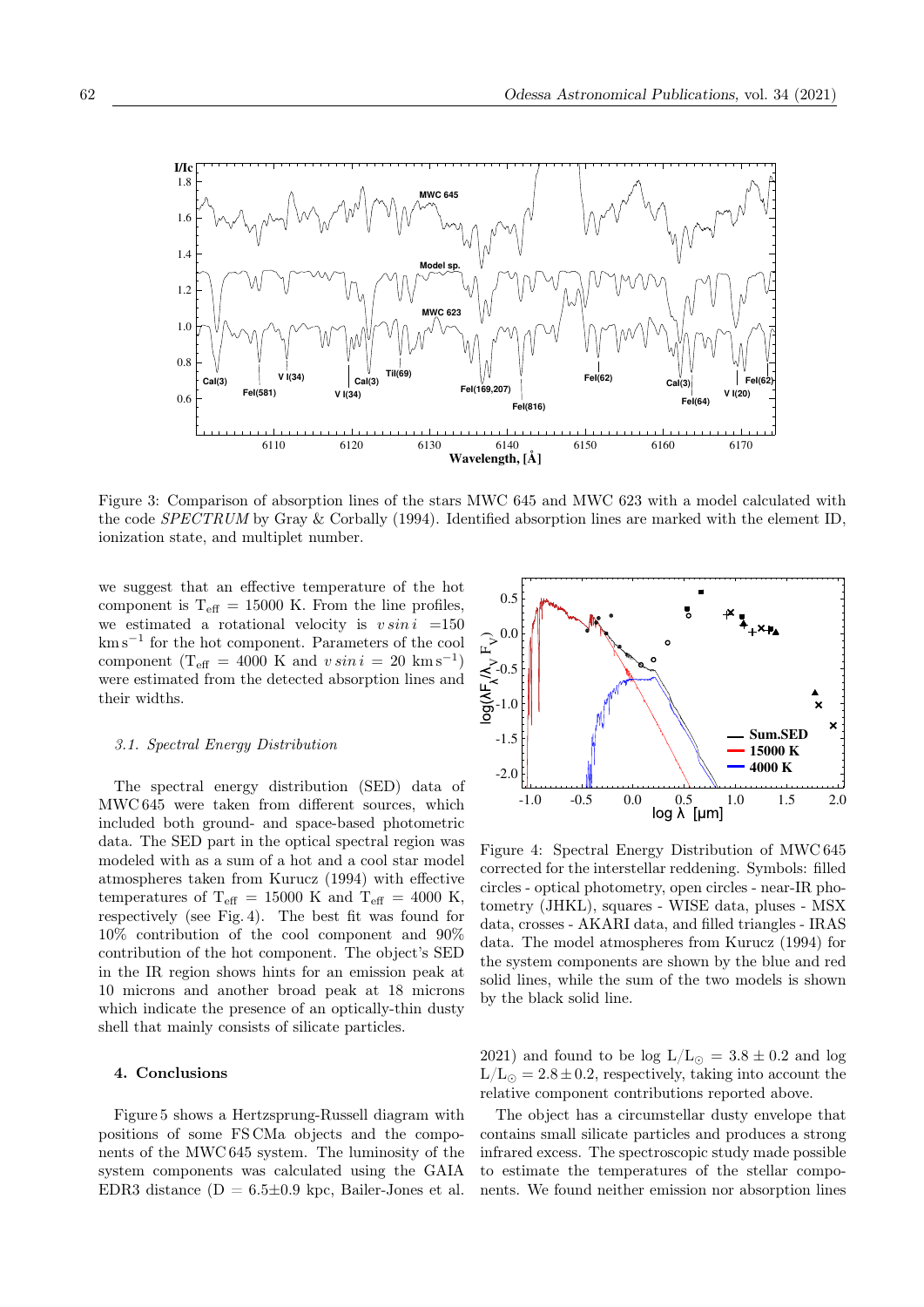| Date       | <b>HJD</b> | Fe II   | Fe II                           | Fe II   | [Fe II] | $\rm Na~\sc I$ | Na I     | [O I]                    | [O I]   |
|------------|------------|---------|---------------------------------|---------|---------|----------------|----------|--------------------------|---------|
|            |            | 4923.92 | 5018.43                         | 5197.57 | 5333.65 | 5889.95        | 5895.92  | 6300.23                  | 6363.88 |
| 10/07/2004 | 3286.424   |         | $\overbrace{\phantom{1232211}}$ |         | $-60.2$ | $-136.1$       | $-102.9$ | $-58.1$                  | $-64.6$ |
| 10/12/2005 | 3655.633   | $-29.3$ | $-44.5$                         | $-43.2$ | $-60.7$ | $-82.7$        | $-79.0$  | $-47.6$                  | $-42.4$ |
| 12/21/2005 | 3725.595   | $-23.2$ | $-35.5$                         | $-27.6$ | $-41.6$ | $-58.2$        | $-49.0$  | $\overline{\phantom{m}}$ | $-19.8$ |
| 11/17/2007 | 4421.634   | $-24.4$ | $-36.1$                         | $-34.0$ | $-47.2$ | $-147.9$       | $-127.9$ | $-36.2$                  | $-38.7$ |
| 10/04/2008 | 4744.632   | $-57.3$ | $-42.7$                         | $-66.9$ | $-57.4$ | $-119.3$       | $-84.1$  | $-45.7$                  | $-52.8$ |
| 10/08/2008 | 4748.635   | $-57.9$ | $-44.5$                         | $-64.0$ | $-62.4$ | $-99.0$        | $-83.6$  | $-48.1$                  | $-56.1$ |
| 12/10/2008 | 4810.699   | $-62.8$ | $-54.0$                         | $-63.4$ | $-61.9$ | $-81.1$        | $-88.7$  | $-60.0$                  | $-63.6$ |
| 12/11/2008 | 4811.699   | $-54.9$ | $-52.8$                         | $-66.9$ | $-64.1$ | $-83.2$        | $-89.7$  | $-59.5$                  | $-64.1$ |
| 11/03/2009 | 5139.665   | $-41.5$ | $-42.7$                         | $-36.3$ | $-62.4$ | $-65.9$        | $-60.2$  | $-31.9$                  | $-38.2$ |
| 10/18/2010 | 5487.748   | $-22.0$ | $-35.5$                         | $-32.3$ | $-48.4$ | $-57.7$        | $-58.2$  | $-25.7$                  | $-29.7$ |
| 11/18/2012 | 6250.611   | $-48.8$ | $-42.1$                         | $-56.5$ | $-56.8$ | $-86.2$        | $-79.0$  | $-32.4$                  | $-40.1$ |
| 10/18/2013 | 6583.705   | $-47.0$ | $-50.5$                         | $-43.8$ | $-61.3$ | $-82.7$        | $-78.5$  | $-40.0$                  | $-43.8$ |
| 10/18/2016 | 7679.500   | $-52.5$ | $-50.5$                         | $-56.5$ | $-57.9$ | $-138.2$       | $-95.8$  | $-54.8$                  | $-60.3$ |

Table 1: RVs of some emission lines in the spectra of MWC 645

Column information: (1) - the date of the observation (Month/Day/Year); (2) - Heliocentric Julian Date  $(JD-2450000)$ ;  $(3)-(10)$  - heliocentric RVs in  $km s^{-1}$ . The second row contains laboratory wavelengths of the lines in A.



Figure 5: HR diagram with positions of FSCMa objects with known parameters. Evolutionary tracks for single rotating stars and indicated initial masses (Ekström et al. 2012) are shown. Possible places of components of the MWC 645 are marked by the red dots.

of He I, which may be filled with the circumstellar continuum, and derived the hot component temperature of 15000 from the SED fitting. We identified lines of neutral metals in the object's optical spectrum which should not be present in the spectrum of a B-type star and assumed that these lines belong to a cool component, thus making MWC645 a binary system. By comparing spectra of MWC645 and MWC623 (a binary system of the FSCMa type) we identified lines of neutral metals (LiI 6708Å, CaI 6717Å, FeI, TiI, etc.) that characterize the cool component. We estimated the temperature of the cool component to be  $\sim$  4000 K from the identified absorption lines and the SED fitting. Finally, MWC 645 can be classified as a FS CMa type object based on its binary nature and the system components' positions in the HR diagram.

Acknowledgements. This research has made use of the SIMBAD database, operated at CDS, Strasbourg, France. This research was funded by the Science Committee of the Ministry of Education and Science of the Republic of Kazakhstan (Grant AP08856419). This paper is partly based on  $N_{\Omega}$ observations obtained with the Canada-France-Hawaii Telescope (CFHT) which is operated by the National Research Council of Canada, the Institut National des Sciences de l'Univers of the Centre National de la Recherche Scientifique de France, and the University of Hawaii as well as on observations obtained at the 2.7 m Harlan J. Smith telescope of the McDonald Observatory (Texas, USA), 2.1m telescope of the Observatorio Astronómico Nacional San Pedro Martir (Baja California, México), and the 6m telescope BTA of the Special Astrophysical Observatory of the Russian Academy of Sciences.

#### References

Allen D.A., Swings J.P.: 1976, A&A, 47, 293. Bailer-Jones C.A.L. et al.: 2021, AJ, 161, id. 147. Coluzz R.: 1999, VizieR Online Data Catalog, VI-71A. Donati J.-F. et al.: 1997, *MNRAS*, 291, 658. Ekström S. et al.: 2012, A&A, 537, A146. Gray R.O. & Corbally C.J.: 1994, AJ, 107, 742. Herbig G.H.: 1993, ApJ, 407, 142.